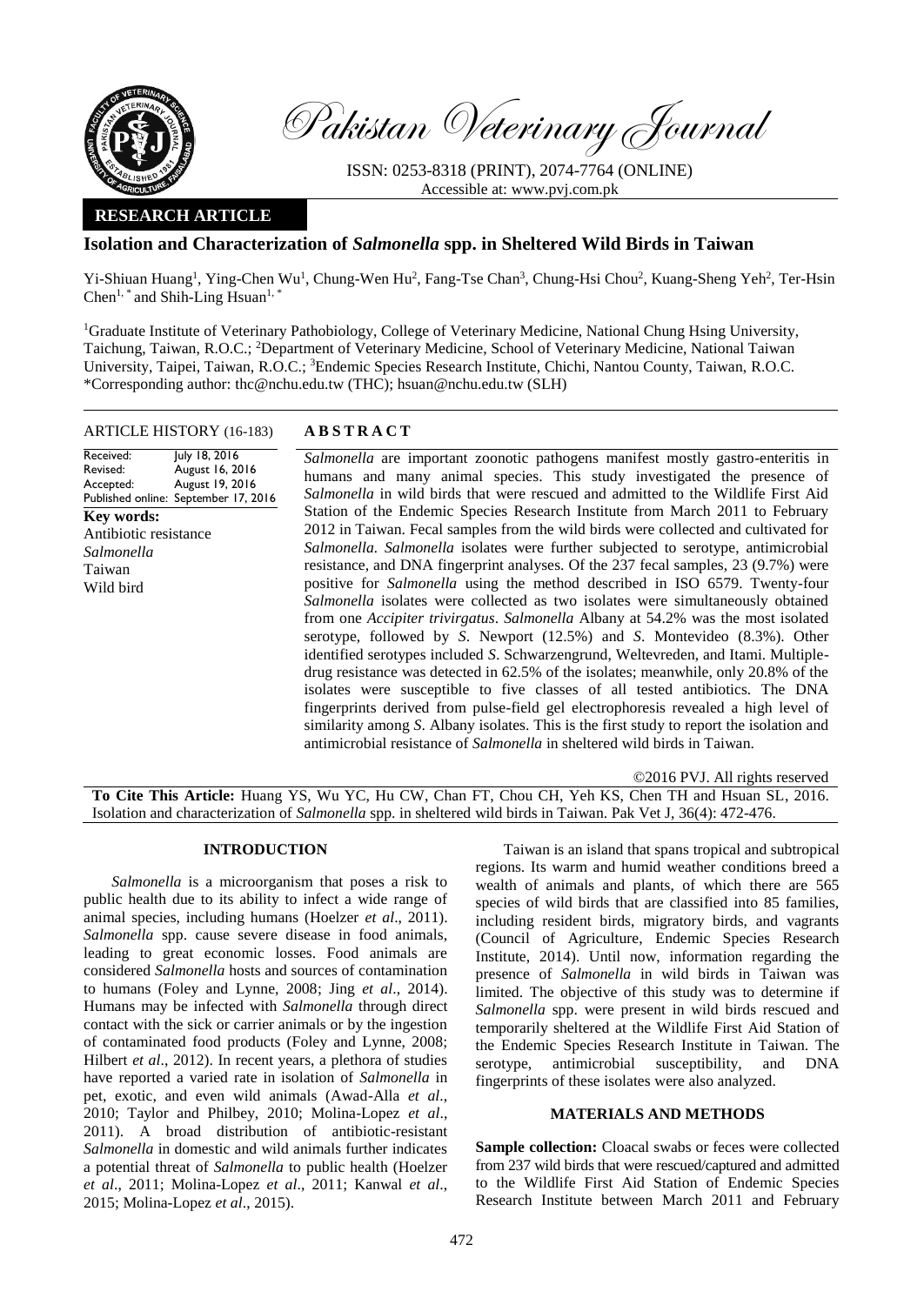2012 in Taiwan. Cloacal swabs were collected from birds that appeared healthy; otherwise, feces were collected from birds that appeared weak or in critical condition.

*Salmonella* **Isolation, identification, and serotyping:** *Salmonella* were isolated using procedures described in ISO 6579:2002. Briefly, a cloacal swab or 1 g of feces was mixed with 10 ml of buffered peptone water and incubated at 37°C overnight. One hundred microliters of sample was transferred to 10 ml of Rappaport-Vassiliadis broth (Acumedia®) and incubated at 42°C for 18-24 h. A one-milliliter of bacterial suspension culture was inoculated into 10 ml of tetrathionate broth and incubated at 37°C for 18-24 h. A loopful of sample was streaked onto xylose lysine deoxycholate agar (Acumedia®) and brilliant green agar (Acumedia®) plates and incubated at 37°C for 18-24 h. Two to five colonies with typical *Salmonella* characteristics were selected and confirmed by PCR, as described previously (Oliveira *et al*., 2002). Serotypes of the *Salmonella* isolates were determined using multiplex-PCR (Akiba *et al*., 2011; Su *et al*., 2011), followed by agglutination tests using sera specific to the O and H antigens and based on the Kauffmann-White scheme (Chiou *et al*., 2006; Grimont and Weill, 2007).

**Antimicrobial susceptibility test:** Antimicrobial susceptibility was tested using the disk diffusion method, as described by Wang *et al*. (2010). The tested antibiotics included ampicillin (AMP), amoxicillin-clavulanic acid (AMC), chloramphenicol (C), florfenicol (FFC), gentamicin (CN), amikacin (AK), cephalexin (CL), ceftiofur (EFT), cefotaxime (CTX), ceftazidime (CAZ), and sulphamethoxazole-trimethoprim (SXT), *Escherichia coli* (ATCC 25922) served as a control. Multidrugresistance was defined as a bacterium resistant to at least three different classes of antimicrobial agents.

**Molecular typing by pulse field gel electrophoresis (PFGE):** PFGE was performed accordingly using described methods (PulseNet International, 2009). Briefly, bacterial genomic DNA was digested with the restriction enzyme *Xba*I and analyzed in a 1% pulse field-certified agarose gel using the CHEF Mapper XA System (Bio-Rad Laboratories). *Salmonella* Braenderup H9812 served as a molecular weight control. DNA fingerprints were submitted to a GelCompar II program (Applied Maths NV, Sint-Martens-Latem, Belgium), and the unweighted pair group method with arithmetic averages (UPGMA) and the dice similarity coefficient were used to generate a dendrogram of the DNA fingerprints, which were interpreted according to the guidelines described elsewhere (Tenover *et al*., 1995).

**Statistical analysis:** The data were analyzed using SAS 9.2 and SPSS 16.0. A P-value  $\leq 0.05$  was considered statistically significant.

### **RESULTS**

*Salmonella* **isolation and serotyping:** A total of 237 sheltered wild birds were studied, including 113 raptors and 124 non-raptors. The overall incidence of *Salmonella*  isolation was 9.7% (Tables 1 and S1). The isolation rate in raptors was 11.5%, which did not differ significantly from that in non-raptors  $(8.1\%)$   $(P>0.05)$ . A total of 24 *Salmonella* isolates were collected, as two serotypes of *Salmonella* were simultaneously sampled from one *Accipiter trivirgatus* (Table 1). Except of 3 unclassifiable isolates, six serotypes were identified, of which *S*. Albany was the most prevalent (54.2%) (Table 2). Other serotypes obtained from raptors were *S*. Montevideo, Newport, Schwarzengrund, and Weltevreden. An isolate of *S*. Itami was identified in non-raptors (Tables 1 and 2).

**Table 1:** *Salmonella enteirca* isolates, serotypes, and antimicrobial resistance in sheltered wild birds.

| <b>Species</b>          | 7 F<br>No. sampled | No. positive (%) | Serotype                    | Antibiotic resistance <sup>a</sup> |
|-------------------------|--------------------|------------------|-----------------------------|------------------------------------|
| Raptors                 | $\overline{113}$   | 13(11.5)         |                             |                                    |
| Otus bakkamoena         | 57                 | 7(12.3)          | Albany                      | AMP, FFC, C, SXT                   |
|                         |                    |                  | Albany                      | AMP, FFC, C, SXT                   |
|                         |                    |                  | Albany                      | AMP, FFC, C, SXT                   |
|                         |                    |                  | Montevideo                  | <b>SXT</b>                         |
|                         |                    |                  | Weltevreden                 | None                               |
|                         |                    |                  | Newport                     | None                               |
|                         |                    |                  | Unclassifiable              | <b>SXT</b>                         |
| Accipiter trivirgatus   | 32                 | 4(12.5)          | Albany                      | AMP, FFC, C, SXT                   |
|                         |                    |                  | Schwarzengrund <sup>b</sup> | AMP, C, CN, SXT                    |
|                         |                    |                  | Newport <sup>b</sup>        | AMP, C, SXT                        |
|                         |                    |                  | Newport                     | None                               |
|                         |                    |                  | Unclassifiable              | None                               |
| Milvus migrans          | $\frac{2}{3}$      | 1(50)            | Montevideo                  | CTX, SXT                           |
| Ninox scutulata         |                    | (33.3)           | Albany                      | AMP, FFC, C, CTX, SXT              |
| Others <sup>c</sup>     | 9                  | 0(0)             |                             |                                    |
| Non-raptors             | 124                | 10(8.1)          |                             |                                    |
| Centropus bengalensis   |                    | 1(100)           | Albany                      | AMP, FFC, C, SXT                   |
| Cuculus saturatus       |                    | 1(100)           | Albany                      | AMP, FFC, C, SXT                   |
| Gorsachius melanolophus | 17                 | 2(11.8)          | Albany                      | AMP, FFC, C, CTX, SXT              |
|                         |                    |                  | Itami                       | None                               |
| Dicrurus macrocercus    |                    | 1(100)           | Albany                      | AMP, FFC, C, CTX, SXT              |
| Caprimulgus affinis     | 12                 | (8.3)            | Albany                      | AMP, AMC, FFC, C, SXT              |
| Gallinula chloropus     | 7                  | 4(57.1)          | Albany                      | AMP, FFC, C, SXT                   |
|                         |                    |                  | Albany                      | AMP, FFC, C, SXT                   |
|                         |                    |                  | Albany                      | AMP, FFC, C, SXT                   |
|                         |                    |                  | Unclassifiable              | <b>SXT</b>                         |
| Others <sup>c</sup>     | 85                 | 0(0)             |                             |                                    |
| Total                   | 237                | 23(9.7)          |                             |                                    |

aAbbreviation of antibiotics: AMP, ampicillin (10 μg); AMC, amoxicillin-clavulanic acid (20/10 μg); C, chloramphenicol (30 μg); FFC, florfenicol (30 μg); CN, gentamicin (10 μg); AK, amikacin (30 μg); CL, cephalexin (30 μg); EFT, ceftiofur (30 μg); CTX, cefotaxime (30 μg); CAZ, ceftazidime (30 μg); SXT, trimethoprim-sulphamethoxazole (1.25/23.75 μg). <sup>b</sup>: Two Salmonella strains were isolated from one bird. <sup>c</sup>: Details are listed in Table S1.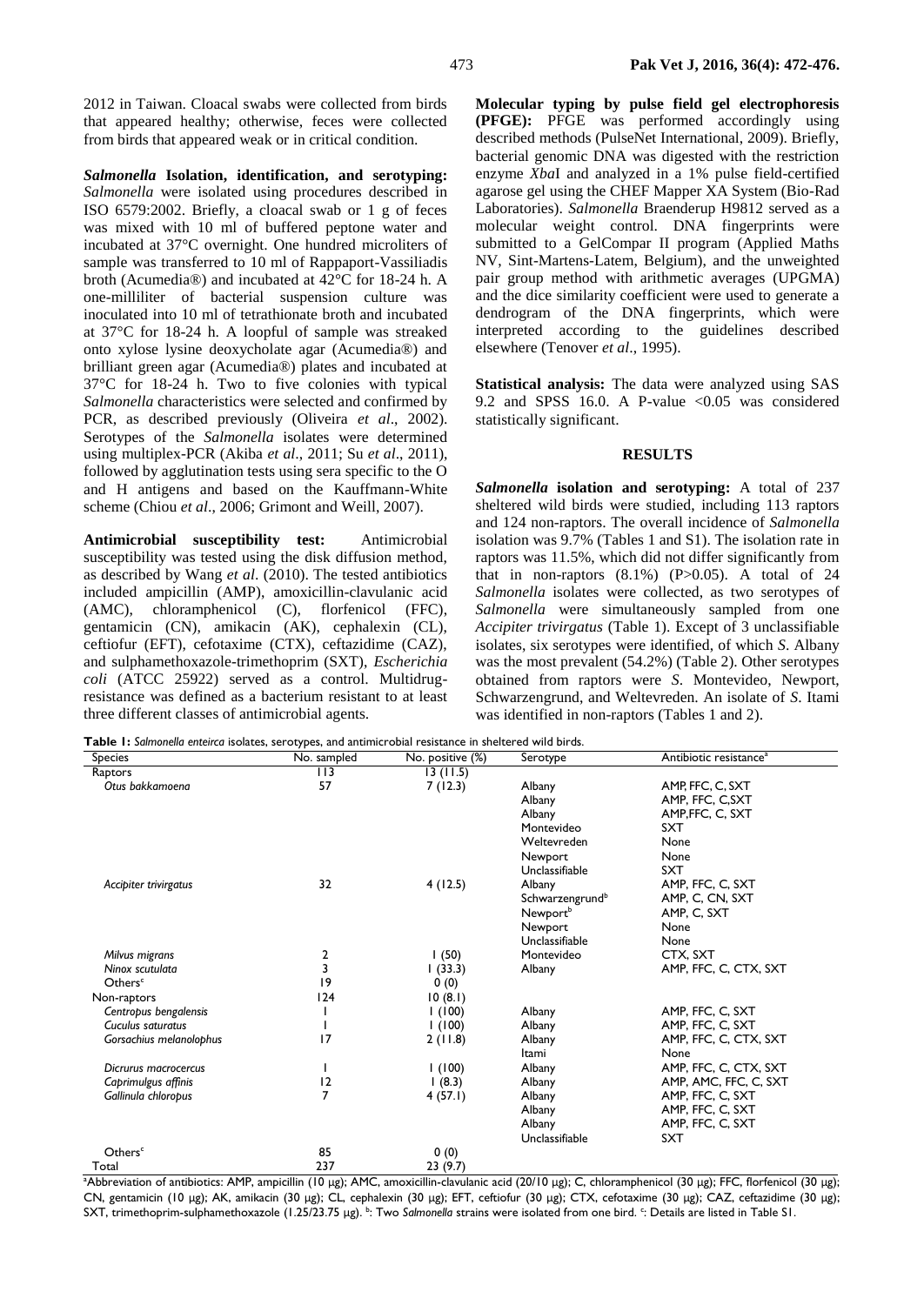

**Fig. 1:** PFGE dendrogram showing the similarity (%) between *Xba*I-digested chromosomal DNA of *Salmonella* isolates (optimization: 0.5%, position tolerance: 1.5%). R: raptor; NR: non-raptor.

**Table 2:** Serogroups and serotypes of *Salmonella* isolated from sheltered wild birds.

| Serotype (serogroup)         | Number of isolates (%) |            |          |
|------------------------------|------------------------|------------|----------|
|                              | Raptor                 | Non-raptor | Total    |
| Albany $(C_3)$               | 5(35.7)                | 8(80)      | 13(54.2) |
| Newport $(C_2)$              | 3(21.4)                |            | 3(12.5)  |
| Montevideo (C <sub>1</sub> ) | 2(14.3)                |            | 2(8.3)   |
| Schwarzengrund (B)           | (7.1)                  |            | (4.2)    |
| Weltevreden (E)              | (7.1)                  |            | (4.2)    |
| Itami (D)                    |                        | l (10)     | (4.2)    |
| Unclassifiable serotype      | 2(14.3)                | (10)       | 3(12.5)  |
| Sub-total                    |                        | 0          | 24 (100) |

**Antimicrobial susceptibility:** Antimicrobial analysis revealed that these *Salmonella* isolates at 20.8% were sensitive to all five classes of the testing antibiotics (Tables 1 and 3). All isolates were susceptible to AK, and cephalosporin group of antibiotics (CL, EFT, and CAZ) (Table 3). As many as 54.2% of the isolates, including all of the 13 *S*. Albany, were resistance towards AMP, FFC, C, and SXT (Table 3). A notable 62.5% of the isolates harbored multidrug resistance (MDR) (Table 3).

**Molecular typing:** The analytical results showed that different serotypes gave rise to distinct PFGE pattern. The DNA fingerprints of *S*. Newport isolates appeared more diverse, while that of 13 *S*. Albany isolates shared high degrees of similarity and appeared as an indistinguishable to closely related cluster (Fig. 1).

#### **DISCUSSION**

Many studies have reported variable isolation rate of *Salmonella* in wild birds in other areas or countries worldwide, indicating a region-specific endemic distribution (Awad-Alla *et al*., 2010; Phalen *et al*., 2010; Molina-Lopez *et al*., 2011). Our study demonstrated a 9.7% *Salmonella* isolation rate in sheltered wild birds that appeared clinically healthy, suggesting a state of carrier or

subclinical infection in these animals. These findings are consistent with previous observations by others that *Salmonella* could be isolated from wild birds which had no clinical manifestation (Awad-Alla *et al*., 2010; Molina-Lopez *et al*., 2011; Molina-Lopez *et al*., 2015).

Feeding habit may be one of the factors affecting *Salmonella* isolation rate in wild birds. For instance, in parrots and pigeons, which usually consume grain, fruit, or seed, as low as 0-3.9% were *Salmonella* positive (Tanaka *et al*., 2005; Butron and Brightsmith, 2010). Carnivorous and omnivorous birds had a higher *Salmonella* isolation rate that ranged from 9.9 to 17.0% (Awad-Alla *et al*., 2010; Molina-Lopez *et al*., 2011). It is possible that raptors become *Salmonella* carriers or suffer from clinical Salmonellosis after eating *Salmonella*-infected small animals or birds (Tizard, 2004). In our study, the observation of higher *Salmonella* isolation rate found in raptors was in agreement with the findings by others (Molina-Lopez *et al*., 2011). Interestingly, *Salmonella*  isolates derived from raptors encompassing 5 serotypes, while only 2 serotypes were identified in non-raptors. A previous review has pointed out that the variable pattern of the prevalent serotypes in wild birds might reflect the nature of infection from multiple sources (Tizard, 2004). We speculated that feeding habit might have accounted for the higher isolation rate and serotype diversity observed in raptors.

Serotypes Montevideo and Newport are the common serotypes that causes fowl paratyphoid (Porter, 1998). Although the pathogenicity of these serotypes towards humans is low, they have been responsible for the incidence of human clinical cases or outbreaks (Centers for Disease Control and Prevention, June 29, 2010 and May 20, 2016). Therefore, appropriate precautious measures have been suggested to the staff at the Wildlife First Aid Station when handling and treating sheltered wild birds.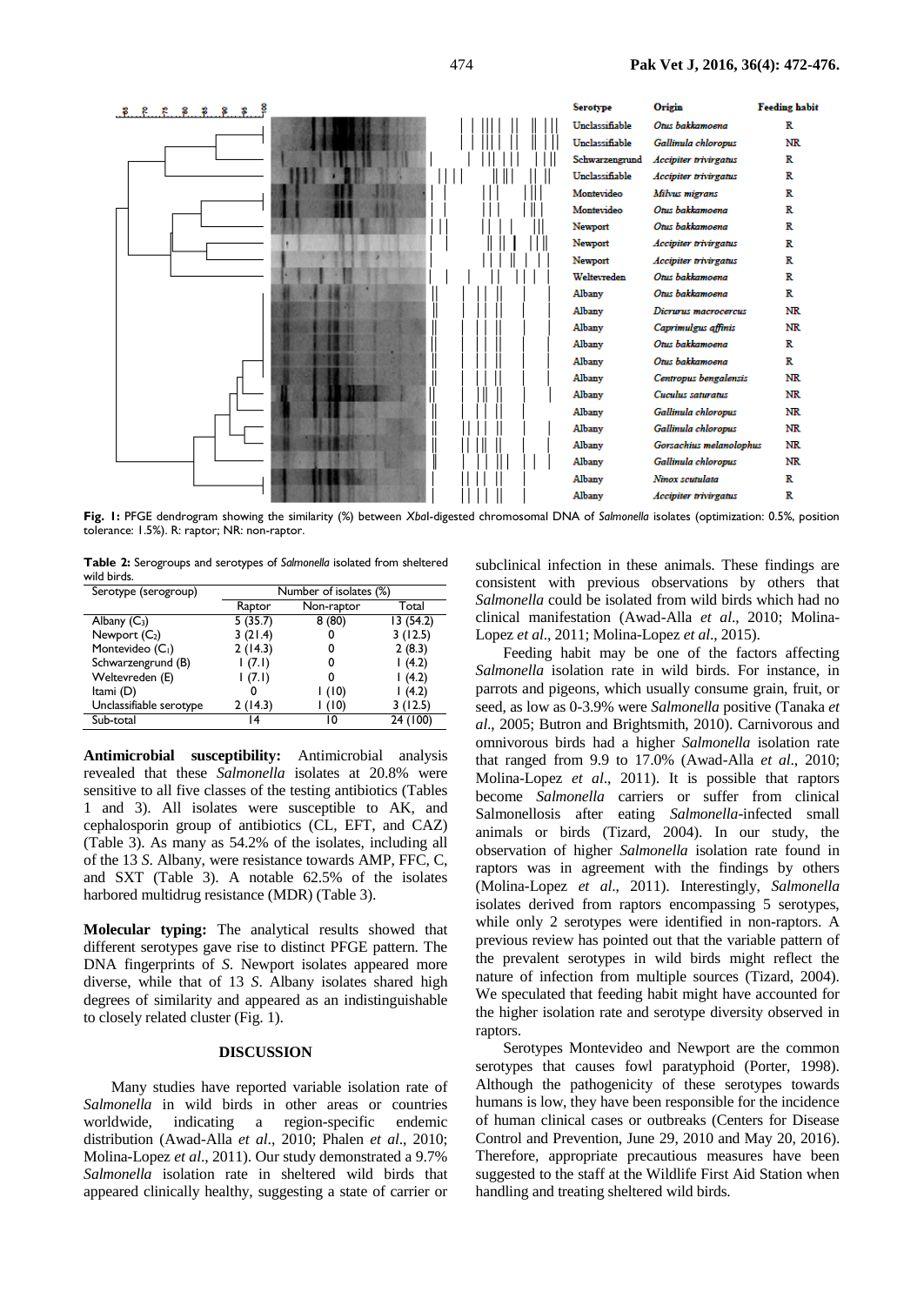**Table 3:**Antibiotic resistance in different serotypes of *Salmonella* isolates (n=24)

| Antibiotics             |                                                                                                                            | No. of isolates with resistance in each serotype (%) |          |          |          |         | Total number of resistant |                                    |
|-------------------------|----------------------------------------------------------------------------------------------------------------------------|------------------------------------------------------|----------|----------|----------|---------|---------------------------|------------------------------------|
|                         | A $(n=13)$                                                                                                                 | $N(n=3)$                                             | $M(n=2)$ | $S(n=1)$ | $W(n=1)$ | $(n=1)$ | $U(n=3)$                  | isolates (%)                       |
| AMP                     | 13 (100)                                                                                                                   | (33.3)                                               |          | (100)    |          |         |                           | 15(62.5)                           |
| <b>AMC</b>              | (7.7)                                                                                                                      |                                                      |          |          |          |         |                           | (4.2)                              |
|                         | 13 (100)                                                                                                                   | (33.3)                                               |          | (100)    |          |         |                           | 15(62.5)                           |
| <b>FFC</b>              | 13 (100)                                                                                                                   |                                                      |          |          |          |         |                           | 13 (54.2)                          |
| CN                      |                                                                                                                            |                                                      |          | (100)    |          |         |                           | (4.2)                              |
| AK                      |                                                                                                                            |                                                      |          |          |          |         |                           | 0(0)                               |
|                         |                                                                                                                            |                                                      |          |          |          |         |                           | 0(0)                               |
| EFT                     |                                                                                                                            |                                                      |          |          |          |         |                           | 0(0)                               |
| <b>CTX</b>              | 3(23.1)                                                                                                                    |                                                      | (50)     |          |          |         |                           | 4(16.7)                            |
| CAZ                     |                                                                                                                            |                                                      |          |          |          |         |                           | 0(0)                               |
| <b>SXT</b>              | 13 (100)                                                                                                                   | (33.3)                                               | 2(100)   | (100)    |          |         | 2(66.7)                   | 19(79.2)                           |
| <b>MDR</b> <sup>a</sup> | 13 (100)                                                                                                                   | (33.3)                                               |          | (100)    |          |         |                           | 15(62.5)                           |
|                         | <sup>3</sup> -leolate resistance to 3 or more classes of antibiotic agents. Abbroviation of Salmenella secondary $\Lambda$ |                                                      |          |          |          |         |                           | Albany N. Nowport M<br>Montovidoo: |

:Isolate resistance to 3 or more classes of antibiotic agents. Abbreviation of *Salmonella* serotype: A, Albany; N, Newport; M, Montevideo; S, Schwarzengrund; W, Weltevreden; I, Itami; U, unclassifiable serotype.

**Table S1:** Orders and species of *Salmonella*-negative wild birds

| Order, species                | Number of birds |
|-------------------------------|-----------------|
| Raptors (n=19)                |                 |
| <b>FALCONIFORMES</b>          |                 |
| Accipiter virgatus            | ı               |
| <b>Butastur indicus</b>       | ı               |
| Elanus caeruleus              | 2               |
| Falco peregrines              | $\overline{2}$  |
| Falco tinnunculus             | 3               |
| Pernis ptilorhynchus          | T               |
| Spilornis cheela              | 8               |
| <b>STRIGIFORMES</b>           |                 |
| Tyto capensis                 | ı               |
| Non-raptors (n=85)            |                 |
| <b>PASSERIFORMES</b>          |                 |
| Acridotheres javanicus        | I               |
| <b>CORACIIFORMES</b>          |                 |
| Alcedo atthis                 | ı               |
| <b>GRUIFORMES</b>             |                 |
| Amaurornis phoenicurus        | ı               |
| <b>APODIFORMES</b>            |                 |
| Apus affinis                  | 10              |
| <b>CAPRIMULGIFORMES</b>       |                 |
| Caprimulgus indicus           | ı               |
| <b>COLUMBIFORMES</b>          |                 |
| Chalcophaps indica            | 2               |
| Columba livia                 | 5               |
| Streptopelia chinensis        | 6               |
| Streptopelia tranquebarica    | 9               |
| <b>GALLIFORMES</b>            |                 |
| Chrysolophus amherstiae       | ı               |
| <b>Bambusicola thoracicus</b> | ı               |
| <b>PASSERIFORMES</b>          |                 |
| Dendrocitta formosae          | ı               |
| Hirundo striolata             | ı               |
| Hirundo tahitica              | 3               |
| Hypsipetes madagascariensis   | $\overline{a}$  |
| Motacilla alba                | 2               |
| Paradoxornis webbianus        | ı               |
| Passer montanus               | 9               |
| Pycnonotus sinensis           | 4               |
| Stachyris ruficeps            | ı               |
| Urocissa caerulea             | I               |
| Zosterops japonica            | 6               |
| <b>CICONIIFORMES</b>          |                 |
| Egretta garzetta              | ı               |
| Ixobrychus sinensis           |                 |
| Numenius phaeopus             |                 |
| Nycticorax nycticorax         | 3               |
| Platalea minor                |                 |
| Tachybaptus ruficollis        | ı               |
| <b>PICIFORMES</b>             |                 |
| Megalaima oorti               | 4               |
| <b>CHARADRIIFORMES</b>        |                 |
| Tringa stagnatilis            | ı               |
| Vanellus vanellus             |                 |
| Charadrius alexandrines       |                 |
| <b>GRUIFORMES</b>             |                 |
| <b>Turnix suscitator</b>      | I<br>104        |
| Total                         |                 |

Serotype Albany was the most prevalent isolates in both raptor and non-raptors in our study. Past studies have shown that serotypes Albany, Schwarzengrund, and Enteritidis, are the major serotypes found in chicken and chicken meat in Taiwan (Lin *et al*., 2008; Chen *et al*., 2010), and layers in Japan (Kudaka *et al*., 2006). DNA fingerprint profiles of *S*. Albany isolates from wild birds exhibited indistinguishable or closely related PFGE patterns, suggesting a possible common origin. As for whether *S*. Albany in wild birds and chicken share common origin warrants further investigation.

MDR-harboring *Salmonella* in wild birds has been identified worldwide (Awad-Alla *et al*., 2010; Molina-Lopez *et al*., 2011; Molina-Lopez *et al*., 2015). Consistently, in the present study, a notable 62.5% of *Salmonella* isolates from wild birds exhibited MDR towards antibiotics AMP, FFC, C, and SXT. A similar MDR (towards AMP, NA, SXT, colistin, and tetracycline) pattern has been reported in *Salmonella* isolates from broilers and simulative native chickens (Lin *et al*., 2008). These results indicate that *Salmonella* with MDR are widespread not only in chicken but also in wild birds in Taiwan. The possibility of dissemination of MDR between wild birds and from wild birds to the environment requires further studies. The prevalent MDR in *Salmonella* isolates points to the importance of selection of appropriate antibiotic for effective therapy.

**Conclusions:** This is the first study to report the isolation of *Salmonella* in rescued/sheltered wild birds in Taiwan, with a great percentage of *Salmonella* isolates harboring multidrug resistance. Because these wild birds were sheltered temporarily in the institute and were eventually released into the wild, whether they could become a source of *Salmonella* toward other animals and to the environment would be a concern and require further evaluation.

**Acknowledgements:** We thank the staff at the Wildlife First Aid Station in the Endemic Species Research Institute for their help in sample collection and the Council of Agriculture, Republic of China for the financial support.

**Author's contribution:** YSH, YCW and CWH performed the experiments. FTC, CHC and KSY assisted with data analysis. YSH, THC and SLH designed the experiments and wrote the paper. All authors read and approved the final manuscript.